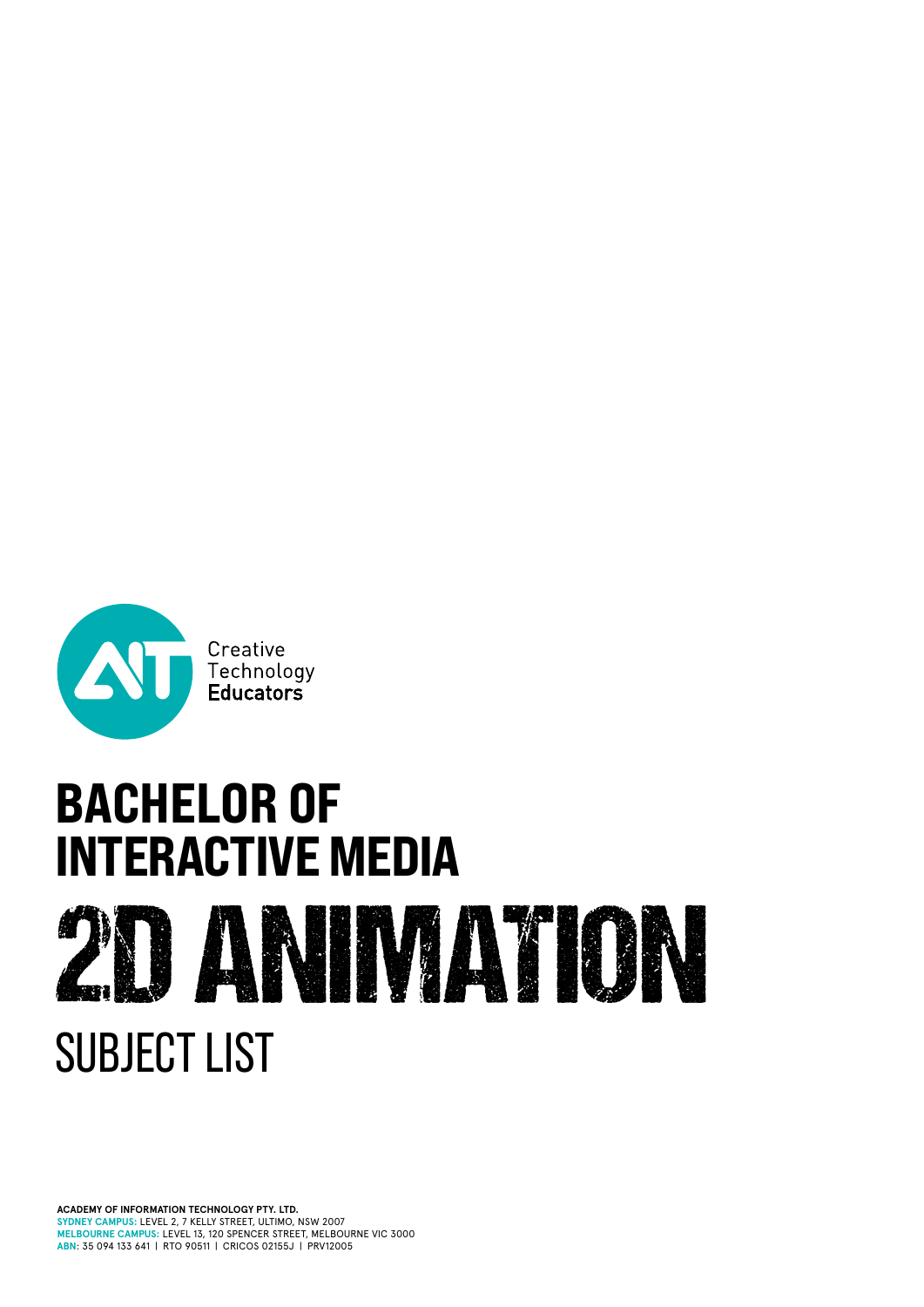# **BACHELOR OF<br>INTERACTIVE MEDIA** 2D ANIMATION SUBJECT LIST



| <b>PAGE#</b> |
|--------------|
| $3 - 6$      |
| $7 - 10$     |
| $11 - 12$    |
|              |

DIPLOMA OF INTERACTIVE MEDIA CRICOS CODE:087677B

ASSOCIATE DEGREE OF INTERACTIVE MEDIA CRICOS CODE:073204F

BACHELOR OF INTERACTIVE MEDIA (STANDARD) CRICOS CODE:073206D

BACHELOR OF INTERACTIVE MEDIA (ACCELERATED) CRICOS CODE:073205E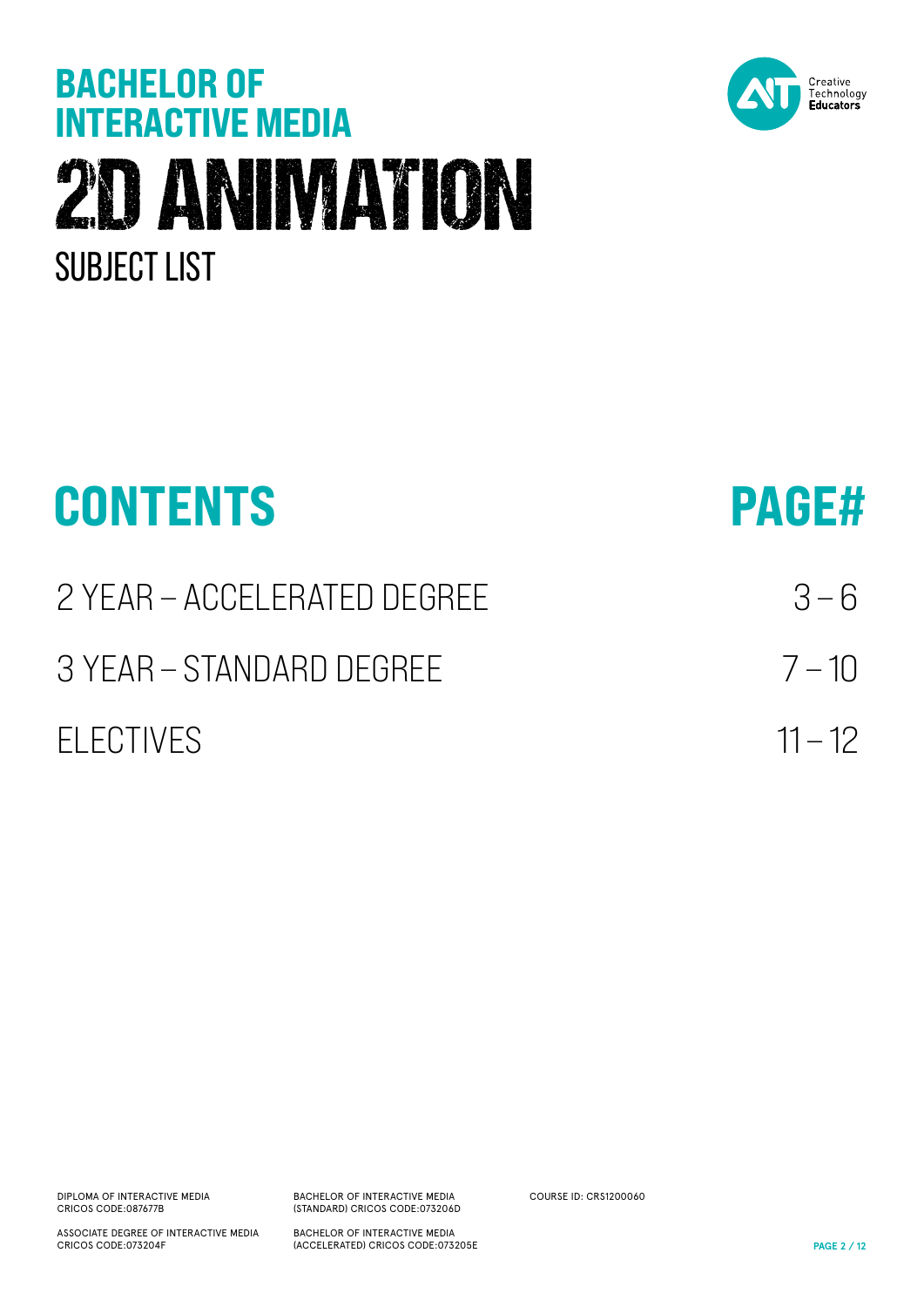# 2 YEAR – ACCELERATED DEGREE BACHELOR OF INTERACTIVE MEDIA 2D ANIMATION



# **YEAR 1**

*(start dates February, May, or September)*

# **TRIMESTER 1 — SUBJECTS**

# **Digital Storytelling (MED1008)**

In this subject, students will learn how to use storytelling elements such as plot and character to make engaging films and games. Students will learn the steps of developing an idea to a point that it can be produced. These steps include development of logline, treatment, script, storyboard and animatic. Students will also discuss interactive digital storytelling and the opportunities different types of media can offer.

# **Creative Drawing (DES1020)**

In this subject, students will be introduced to the basics of drawing. They will learn the basic fundamentals of all art creation such as: line, form, colour, texture, value and shape. Students will learn different creative drawing styles and apply them using various techniques. Students will also be challenged to venture out of their comfort zones and broaden their understanding of styles and mediums, as well as develop their knowledge of theory and research on successful creative drawing.

# **TRIMESTER 2 — SUBJECTS**

# **Screen Language (FIL1010)**

In this subject, students analyse and critique digital media using a theoretical framework of 'Entertainment'. Students also learn how to differentiate genre and forms of narrative communicative meaning. To ensure students are conversant in screen language on completion of the subject, they learn and critique narrative structure and visual style in depth. Elements of storytelling (e.g. theme and motif, design elements, mise en scene) are incorporated into the studies as well visual coding within digital media.

# **Digital Images (DES1013)**

In this subject, students will learn the basic skills and knowledge needed to create digital graphics. They will learn to use industry-standard pixel, vector and layout-based tools, and also learn how these tools are integrated into wider digital practice. Students apply theory and evidence-based practice when creating and enhancing images.

# **Shooting and Editing (DES1050)**

In this subject, students will be introduced to shooting and editing. The key focus of the subject is the fusing of three elements: photography, cinematography and editing. In engaging with best practice and widely used industry techniques, 'Shooting & Editing' challenges students to take a quick glimpse of screen production. A key learning outcome is that students produce their own material, photographs and videos, and edit them for multiple modern screen media platforms.

# **Animation (ANI1016)**

In this subject, students will learn the processes used in animation. They will explore the basic concepts and crafts of character design such as character animation, timing, movement, composition and background art. These concepts will be drawn from traditional methodologies and will be applied using stop motion. Students will develop critical, conceptual and practical skills appropriate to creating animation.

# **Game Design (MED1022)**

In this subject, students learn the principles of game design and how to apply these effectively to their own games. Students critically review case studies of traditional and electronic games to modern games and contemporary industry standards. The outcome will be the ability for the student to design engaging and effective games and game mechanics.

# **2D Animation (ANI1017)**

In this subject, students are introduced to a range of introductory skills for creating both basic and sophisticated animations. Students will learn how to develop and effectively use timeline based animation. Students will also learn the use of framebyframe animation, keyframing, importing and exporting images, drawing inside the development software, point based animation, tweening, animation on paths, effective walk cycles, nesting animations and the use of sound. Students will expand their range of drawing skills and also enhance their ability to create considered, well-designed animations.

DIPLOMA OF INTERACTIVE MEDIA CRICOS CODE:087677B

ASSOCIATE DEGREE OF INTERACTIVE MEDIA CRICOS CODE:073204F

BACHELOR OF INTERACTIVE MEDIA (STANDARD) CRICOS CODE:073206D

BACHELOR OF INTERACTIVE MEDIA (ACCELERATED) CRICOS CODE:073205E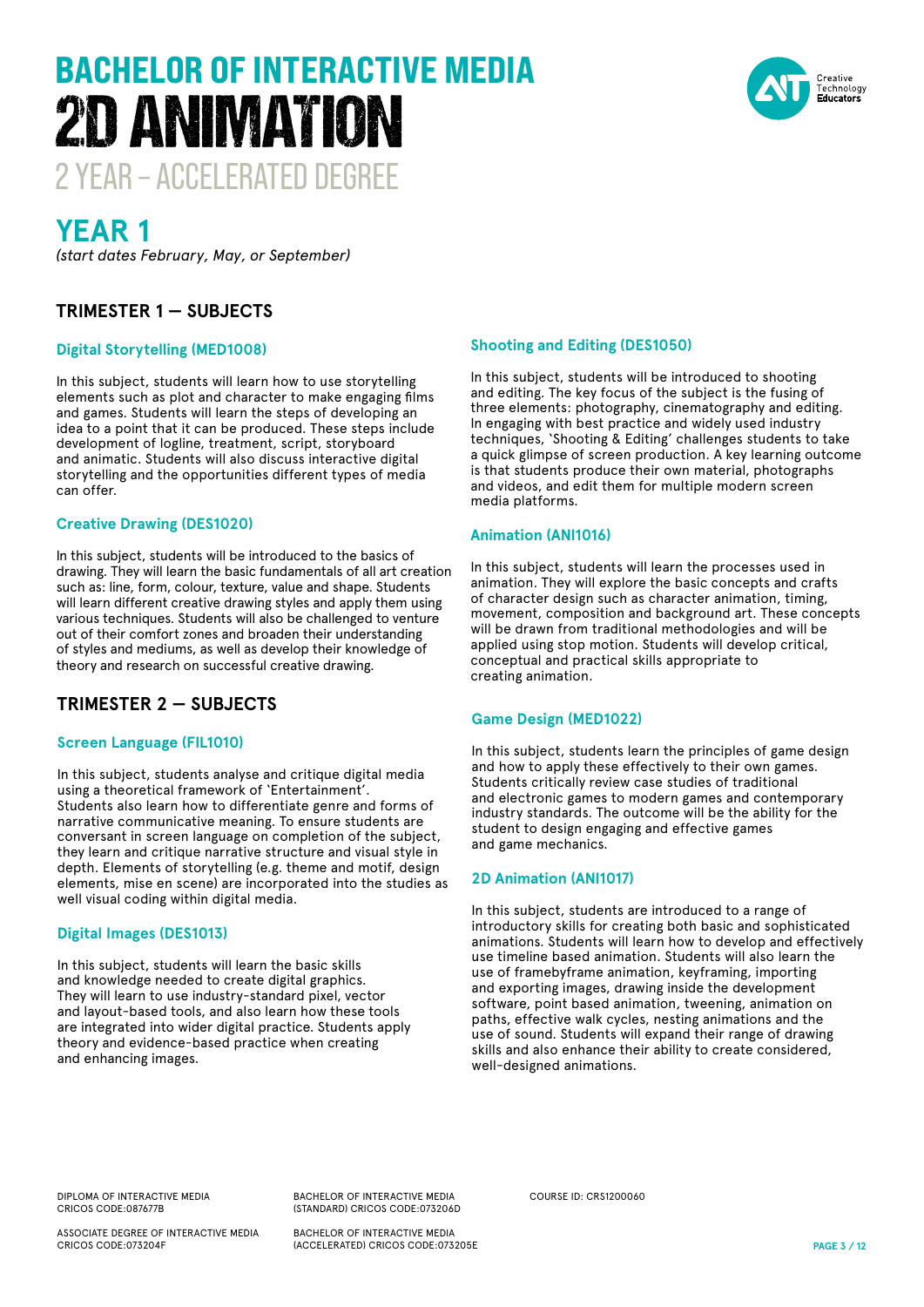# 2 YEAR – ACCELERATED DEGREE BACHELOR OF INTERACTIVE MEDIA 2D ANIMATION



# **TRIMESTER 3 — SUBJECTS**

# **Digital Pathways (MED1001)**

In this subject, students will learn the pathways art has taken, in which it has been influenced by remarkable individuals, culture, philosophy and historical events, to get to its contemporary forms. Students will develop an informed and knowledgeable vocabulary which will give them the ability to critique, discuss and review a wide range of visual culture and contemporary art practices. These tools and insights will enable students to better understand, and use contemporary aesthetics in digital media.

# **Digital Audio Design (FIL1020)**

In this subject, students will be introduced to the creative and technical aspects of sound in digital media. Students will gain experience in recording sound, processing sound, and implementing it in a range of contexts. Students will learn to apply sound design principles which enhance and compliments communication, meaning and emotion in their works.

# **YEAR 2** *(start dates February, May, or September)*

# **TRIMESTER 1 — SUBJECTS**

# **Entertainment and Media (MED1060)**

In this subject, students will examine the role of entertainment and media in interactive media. Through a critical examination of the social and psychological reasons behind why we seek entertainment, students will identify the key characteristics of entertainment and the history and evolution of different forms of entertainment. A further area explored are the trends and issues that are shaping the global entertainment market, the role of producers in the commercialisation of the entertainment industry, and the impact upon contemporary audiences.

#### **Design Principles (DES1014)**

In this subject students learn about the fundamental design elements, such as colour, tone, shape, rhythm and texture, and how to apply these across a range of contexts in order to draw the eye and communicate concepts. Students will learn how to rationalise conceptual designs, be involved in constructive criticism activities in a professional and productive manner, and develop their own voice through exploration of design knowledge and theory.

# **Advanced 2D Animation (ANI1037)**

Students will learn how to plan, animate and composite a professional level 2D Animation. Students will also learn the importance of sound design within their productions. Advanced 2D Animation continues on from 2D Animation. Students will bring their storyboards from the previous semester to then refine and use to build a final animation production.

### **Motion Graphics (ANI1050)**

In this subject, students learn the skills required to create motion graphics. Students will learn how to deconstruct logos, build 2D characters, and prepare them for animation in Adobe After Effects and Cinema 4D. They will be taught how to work in 2D with a variety of files, and make an animation that serves to entertain and inform.

# **Elective 1**

Students may choose an elective from the approved elective subject list.

# **Animation Production (ANI1044)**

This subject aims to integrate traditional and digital animation production techniques, to produce an advanced, professionally finished animated outcome. Students will identify and apply industry best practice to inform project development and complete their project.

They will also develop documentation needed for publishing and distribution of their animated film.

DIPLOMA OF INTERACTIVE MEDIA CRICOS CODE:087677B

BACHELOR OF INTERACTIVE MEDIA (STANDARD) CRICOS CODE:073206D

ASSOCIATE DEGREE OF INTERACTIVE MEDIA CRICOS CODE:073204F

BACHELOR OF INTERACTIVE MEDIA (ACCELERATED) CRICOS CODE:073205E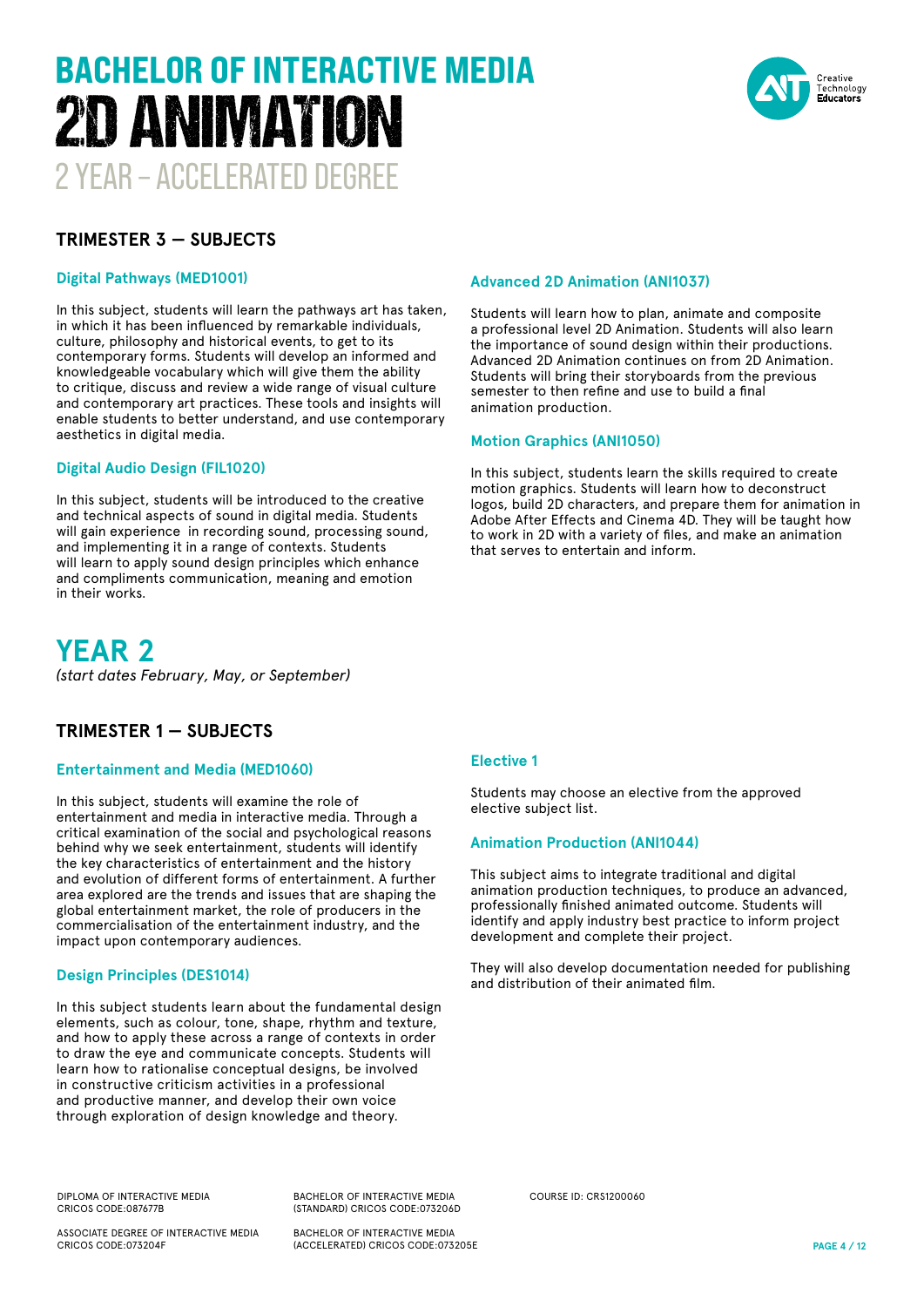# 2 YEAR – ACCELERATED DEGREE BACHELOR OF INTERACTIVE MEDIA 2D ANIMATION



# **TRIMESTER 2 — SUBJECTS**

### **Decoding Media (MED3011)**

In this subject, students will learn how to assess and critique a range of mass visual media, including movies ,TV, games and the internet. Students learn how to source, interpret and apply qualitative and quantitative research methods. Students will critically understand the impact of politics, society and culture in an interactive media environment. A range of text types and media sources are used to decode media.

### **Elective 2 & 3**

Students may choose an elective(s) from the approved elective subject list.

# **The Forge 1 (PRO1000)**

Forge 1 is the first part of a subject that runs across 2 terms where students will learn to operate in a professional team under workplace-like pressure, applying their knowledge, skills and aptitudes to complete a project to contemporary industry standards. In Forge 1 the focus will be on researching client needs and preparing a range of pre-production material required for the development of an industry project. Planning and project management skills will be sharpened, and pre-visualization of narrative content will be developed to deliver comprehensive planning materials for a substantial production that will be completed in The Forge 2 in the final term of study. A key aim of the subject is to develop the student's speed and efficiency in a collaborative work environment. The process of brief, plan, execute, present and reflect will help students become accustomed to projectbased work. Students will be mentored, critiqued and assessed during this process, with industry experts providing feedback on project outcomes.

# **TRIMESTER 3 — SUBJECTS**

### **Elective 4**

Students may choose an elective from the approved elective subject list.

# **The Launchpad (PRO1010)**

This subject helps students search for and prepare themselves for employment. It provides guidelines for how to prepare effective resources for enhancing their prospects in finding employment. Students will be introduced to interview techniques and personal branding through the development of a professional internet and social media presence. They will also learn how to produce effective presentations of their high-quality work, targeted at employers.

# **The Forge 2 (PRO1001)**

The Forge 2 is part of a subject that runs across 2 terms, where students will learn to operate in a professional team, under workplace-like pressure, applying their knowledge, skills and attitudes to complete a project to contemporary industry standards. During The Forge, students will focus on developing an industry project, based on the pre-production elements that were completed during The Forge 1 subject.

The production, to be completed in teams, will be developed in a double subject and presented to industry representatives at the completion of the project.

A key aim of the subject is to develop the student's speed and efficiency in a collaborative work environment. The process of brief, plan, execute, present and reflect will help students become accustomed to project-based work. The subject also challenges students to innovate, to learn from both success and failure, to "know themselves", and to learn how to work with others. Students will be mentored, critiqued and assessed during this process, with industry experts providing feedback on project outcomes.

DIPLOMA OF INTERACTIVE MEDIA CRICOS CODE:087677B

ASSOCIATE DEGREE OF INTERACTIVE MEDIA CRICOS CODE:073204F

BACHELOR OF INTERACTIVE MEDIA (STANDARD) CRICOS CODE:073206D COURSE ID: CRS1200060

BACHELOR OF INTERACTIVE MEDIA (ACCELERATED) CRICOS CODE:073205E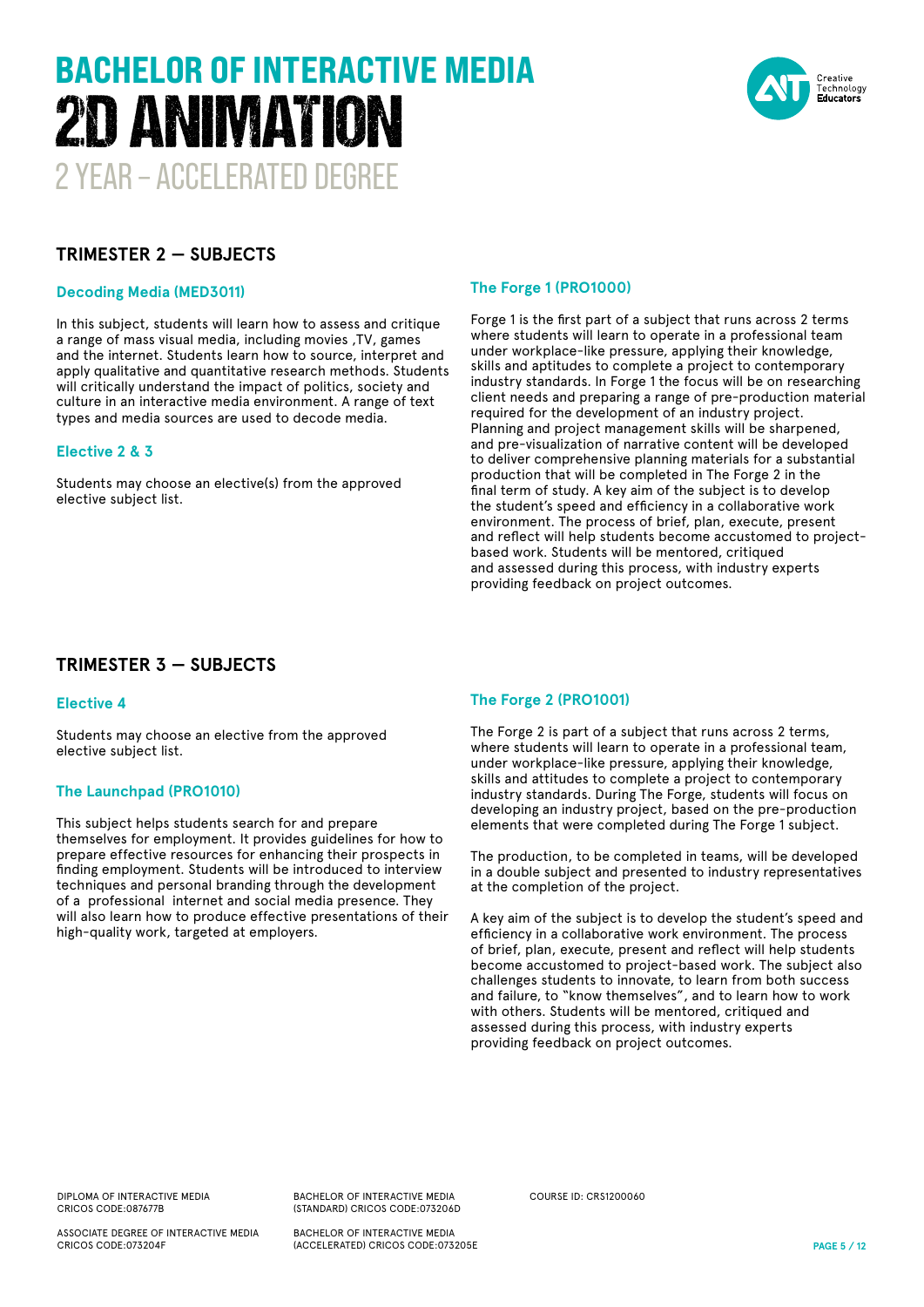# BACHELOR OF INTERACTIVE MEDIA 2D ANIMATION



2 YEAR – ACCELERATED DEGREE

| <b>YEAR 1</b>                                       |                                                       |                              |                                        |                                 |  |  |
|-----------------------------------------------------|-------------------------------------------------------|------------------------------|----------------------------------------|---------------------------------|--|--|
| T <sub>1</sub>                                      | Digital Storytelling MED1008 Creative Drawing DES1020 |                              | Shooting and Editing<br><b>DES1050</b> | <b>Animation ANI1016</b>        |  |  |
| T <sub>2</sub>                                      | Screen Language FIL1010                               | Digital Images DES1013       | Game Design MED1022                    | 2D Animation ANI1017            |  |  |
| <b>EXIT: DIPLOMA OF INTERACTIVE MEDIA</b>           |                                                       |                              |                                        |                                 |  |  |
| T <sub>3</sub>                                      | Digital Pathways MED1001                              | Digital Audio Design FIL1020 | Advanced 2D<br>Animation ANI1037       | Motion Graphics ANI1050         |  |  |
| <b>YEAR 2</b>                                       |                                                       |                              |                                        |                                 |  |  |
| T <sub>1</sub>                                      | <b>Entertainment and Media</b><br>MED1060             | Design Principles DES1014    | Elective 1                             | Animation<br>Production ANI1044 |  |  |
| <b>EXIT: ASSOCIATE DEGREE IN INTERACTIVE MEDIA*</b> |                                                       |                              |                                        |                                 |  |  |
| T <sub>2</sub>                                      | Decoding Media MED3011                                | Elective 2                   | Elective 3                             | The Forge 1 PRO1000             |  |  |
| T <sub>3</sub>                                      | Elective 4                                            | The Launchpad PRO1010        | The Forge 2 PRO1001                    | The Forge 2 PRO1001             |  |  |
| <b>EXIT: BACHELOR OF INTERACTIVE MEDIA*</b>         |                                                       |                              |                                        |                                 |  |  |

\* Students studying this qualification do so with a specialist focus on 2D ANIMATION

BACHELOR OF INTERACTIVE MEDIA (STANDARD) CRICOS CODE:073206D COURSE ID: CRS1200060

ASSOCIATE DEGREE OF INTERACTIVE MEDIA CRICOS CODE:073204F

BACHELOR OF INTERACTIVE MEDIA (ACCELERATED) CRICOS CODE:073205E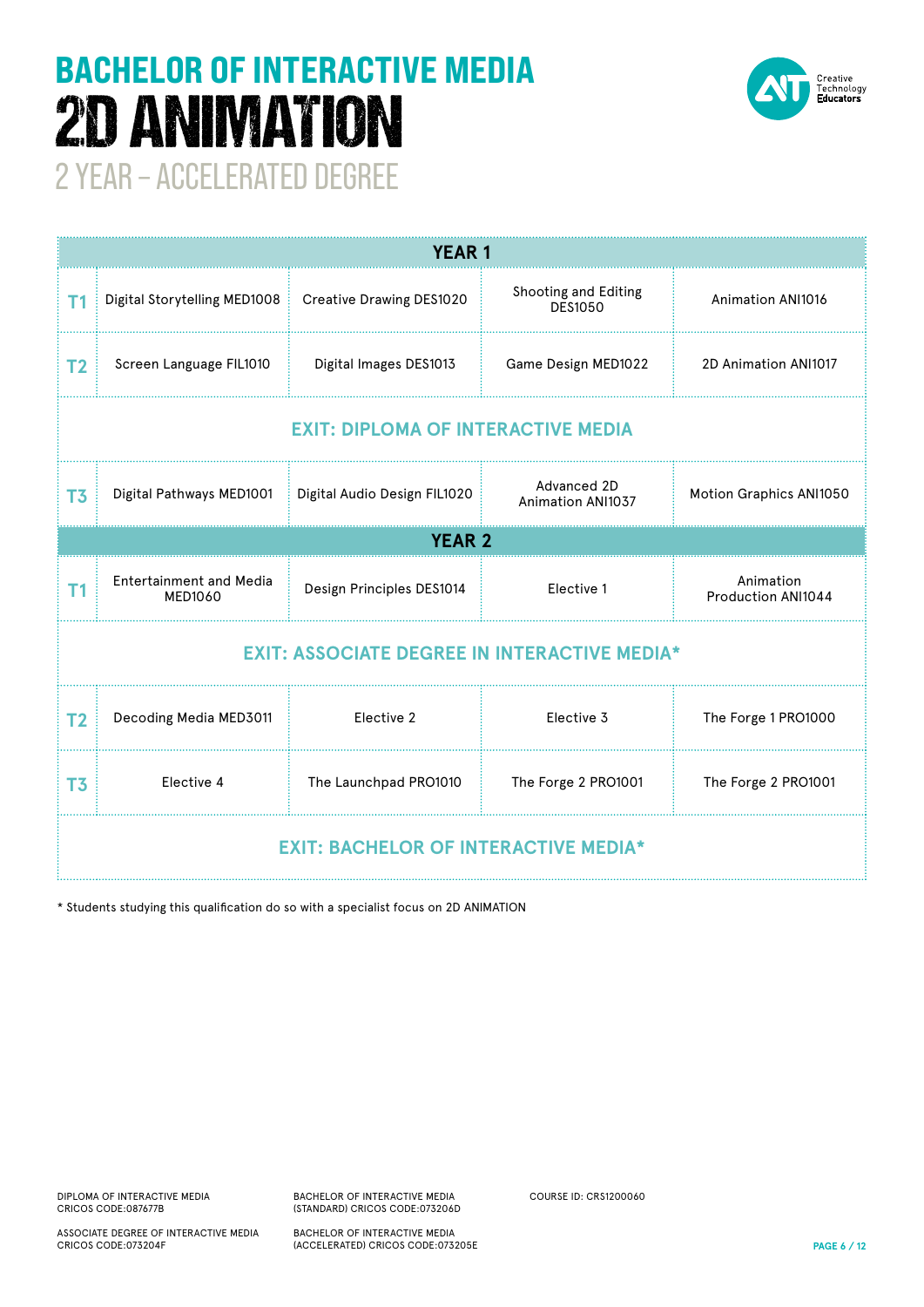#### DIPLOMA OF INTERACTIVE MEDIA CRICOS CODE:087677B

ASSOCIATE DEGREE OF INTERACTIVE MEDIA CRICOS CODE:073204F

BACHELOR OF INTERACTIVE MEDIA (STANDARD) CRICOS CODE:073206D

BACHELOR OF INTERACTIVE MEDIA (ACCELERATED) CRICOS CODE:073205E

# **YEAR 1**

*(start dates February, May, or September)*

# **TRIMESTER 1 — SUBJECTS**

# **Digital Storytelling (MED1008)**

In this subject, students will learn how to use storytelling elements such as plot and character to make engaging films and games. Students will learn the steps of developing an idea to a point that it can be produced. These steps include development of logline, treatment, script, storyboard and animatic. Students will also discuss interactive digital storytelling and the opportunities different types of media can offer.

# **Creative Drawing (DES1020)**

In this subject, students will be introduced to the basics of drawing. They will learn the basic fundamentals of all art creation such as: line, form, colour, texture, value and shape. Students will learn different creative drawing styles and apply them using various techniques. Students will also be challenged to venture out of their comfort zones and broaden their understanding of styles and mediums, as well as develop their knowledge of theory and research on successful creative drawing.

# **Shooting and Editing (DES1050)**

In this subject, students will be introduced to shooting and editing. The key focus of the subject is the fusing of three elements: photography, cinematography and editing. In engaging with best practice and widely used industry techniques, 'Shooting & Editing' challenges students to take a quick glimpse of screen production. A key learning outcome is that students produce their own material, photographs and videos, and edit them for multiple modern screen media platforms.

# **TRIMESTER 2 — SUBJECTS**

# **Animation (ANI1016)**

In this subject, students will learn the processes used in animation. They will explore the basic concepts and crafts of character design such as character animation, timing, movement, composition and background art. These concepts will be drawn from traditional methodologies and will be applied using stop motion. Students will develop critical, conceptual and practical skills appropriate to creating animation.

# **Screen Language (FIL1010)**

In this subject, students analyse and critique digital media using a theoretical framework of 'Entertainment'. Students also learn how to differentiate genre and forms of narrative communicative meaning. To ensure students are conversant in screen language on completion of the subject, they learn and critique narrative structure and visual style in depth. Elements of storytelling (e.g. theme and motif, design elements, mise en scene) are incorporated into the studies as well visual coding within digital media.

# **Digital Images (DES1013)**

In this subject, students will learn the basic skills and knowledge needed to create digital graphics. They will learn to use industry-standard pixel, vector and layout-based tools, and also learn how these tools are integrated into wider digital practice. Students apply theory and evidence-based practice when creating and enhancing images.

COURSE ID: CRS1200060

# **TRIMESTER 3 — SUBJECTS**

# **Game Design (MED1022)**

In this subject, students learn the principles of game design and how to apply these effectively to their own games.

Students critically review case studies of traditional and electronic games to modern games and contemporary industry standards. The outcome will be the ability for the student to design engaging and effective games and game mechanics.

# **2D Animation (ANI1017)**

In this subject, students are introduced to a range of introductory skills for creating both basic and sophisticated animations. Students will learn how to develop and effectively use timeline based animation. Students will also learn the use of framebyframe animation, keyframing, importing and exporting images, drawing inside the development software, point based animation, tweening, animation on paths, effective walk cycles, nesting animations and the use of sound. Students will expand their range of drawing skills and also enhance their ability to create considered, well-designed animations.



# 3 YEAR – STANDARD DEGREE BACHELOR OF INTERACTIVE MEDIA 2D ANIMATION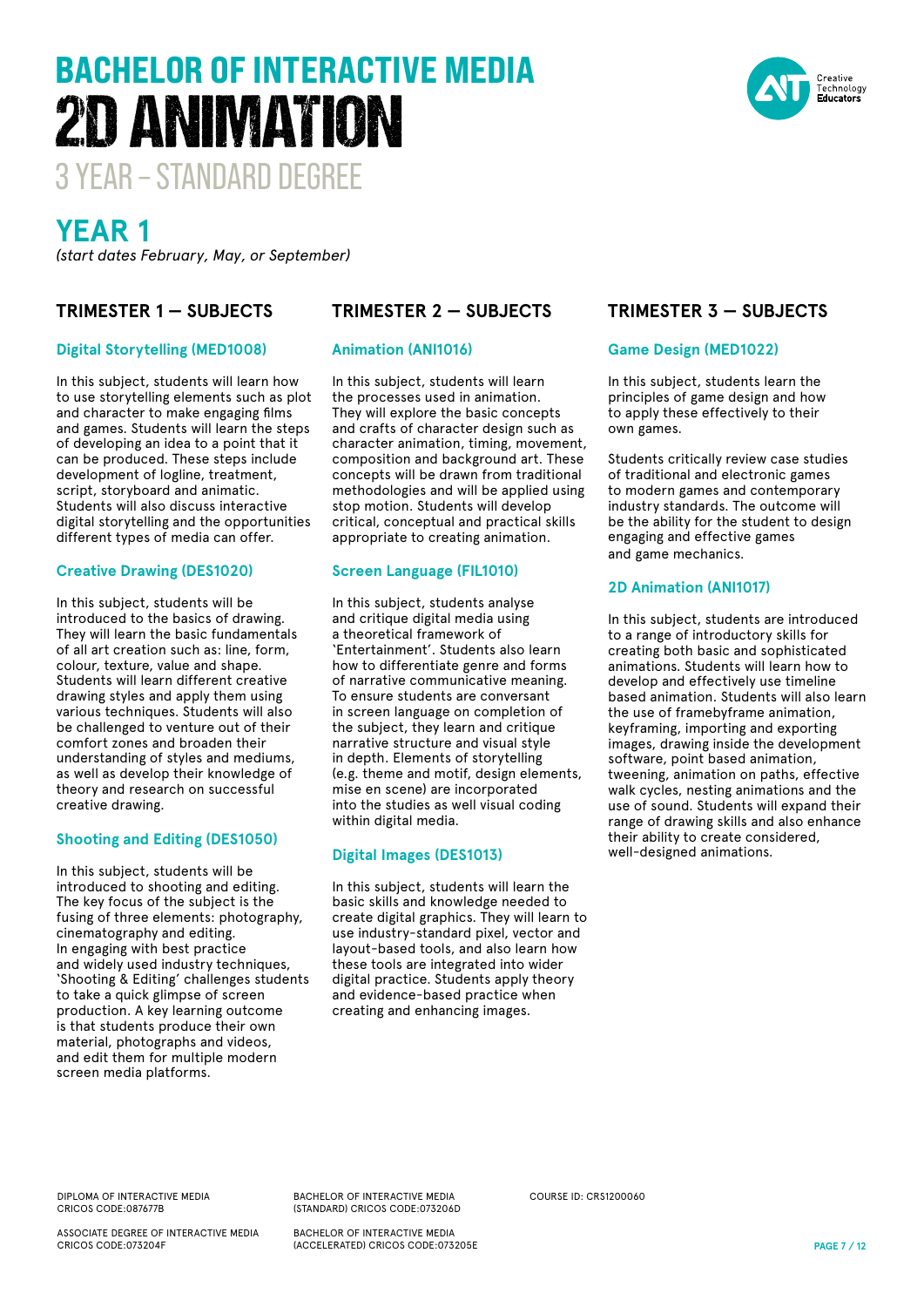# DIPLOMA OF INTERACTIVE MEDIA

CRICOS CODE:087677B

ASSOCIATE DEGREE OF INTERACTIVE MEDIA CRICOS CODE:073204F

BACHELOR OF INTERACTIVE MEDIA (STANDARD) CRICOS CODE:073206D

BACHELOR OF INTERACTIVE MEDIA (ACCELERATED) CRICOS CODE:073205E

**PAGE 8 / 12**

# 3 YEAR – STANDARD DEGREE BACHELOR OF INTERACTIVE MEDIA 2D ANIMATION

# **YEAR 2**

*(start dates February, May, or September)*

# **TRIMESTER 1 — SUBJECTS**

# **Digital Pathways (MED1001)**

In this subject, students will learn the pathways art has taken, in which it has been influenced by remarkable individuals, culture, philosophy and historical events, to get to its contemporary forms. Students will develop an informed and knowledgeable vocabulary which will give them the ability to critique, discuss and review a wide range of visual culture and contemporary art practices. These tools and insights will enable students to better understand, and use contemporary aesthetics in digital media.

# **Digital Audio Design (FIL1020)**

In this subject, students will be introduced to the creative and technical aspects of sound in digital media. Students will gain experience in recording sound, processing sound, and implementing it in a range of contexts. Students will learn to apply sound design principles which enhance and compliments communication, meaning and emotion in their works.

# **Advanced 2D Animation (ANI1037)**

Students will learn how to plan, animate and composite a professional level 2D Animation. Students will also learn the importance of sound design within their productions. Advanced 2D Animation continues on from 2D Animation. Students will bring their storyboards from the previous semester to then refine and use to build a final animation production.

# **TRIMESTER 2 — SUBJECTS**

# **Motion Graphics (ANI1050)**

In this subject, students learn the skills required to create motion graphics. Students will learn how to deconstruct logos, build 2D characters, and prepare them for animation in Adobe After Effects and Cinema 4D. They will be taught how to work in 2D with a variety of files, and make an animation that serves to entertain and inform.

# **Entertainment and Media (MED1060)**

In this subject, students will examine the role of entertainment and media in interactive media. Through a critical examination of the social and psychological reasons behind why we seek entertainment, students will identify the key characteristics of entertainment and the history and evolution of different forms of entertainment. A further area explored are the trends and issues that are shaping the global entertainment market, the role of producers in the commercialisation of the entertainment industry, and the impact upon contemporary audiences.

# **Design Principles (DES1014)**

In this subject students learn about the fundamental design elements, such as colour, tone, shape, rhythm and texture, and how to apply these across a range of contexts in order to draw the eye and communicate concepts. Students will learn how to rationalise conceptual designs, be involved in constructive criticism activities in a professional and productive manner, and develop their own voice through exploration of design knowledge and theory.

COURSE ID: CRS1200060

# **TRIMESTER 3 — SUBJECTS**

# **Elective 1**

Students may choose an elective from the approved elective subject list.

# **Animation Production (ANI1044)**

This subject aims to integrate traditional and digital animation production techniques, to produce an advanced, professionally finished animated outcome. Students will identify and apply industry best practice to inform project development and complete their project.

They will also develop documentation needed for publishing and distribution of their animated film.

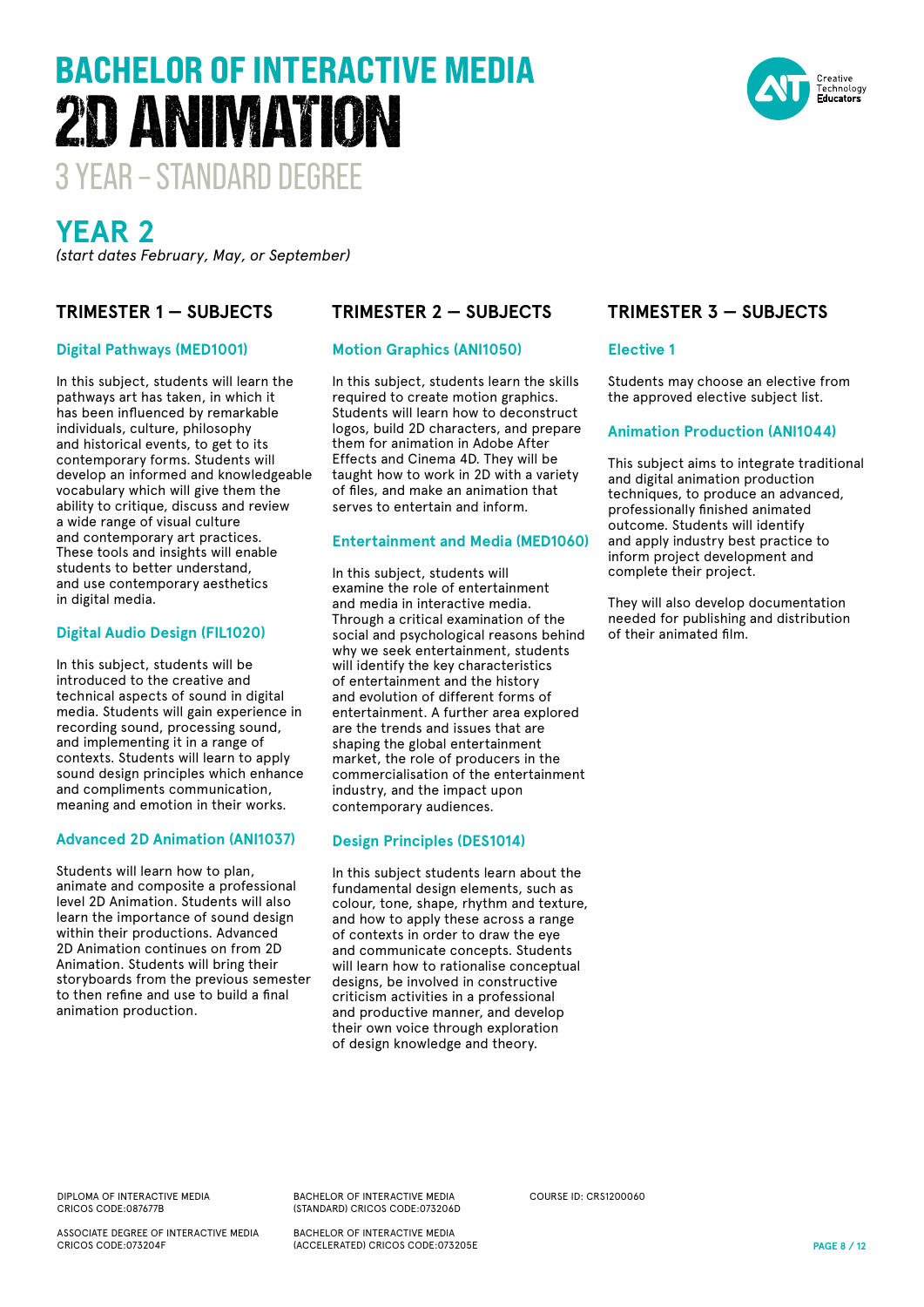#### DIPLOMA OF INTERACTIVE MEDIA CRICOS CODE:087677B

ASSOCIATE DEGREE OF INTERACTIVE MEDIA CRICOS CODE:073204F

BACHELOR OF INTERACTIVE MEDIA (STANDARD) CRICOS CODE:073206D

BACHELOR OF INTERACTIVE MEDIA (ACCELERATED) CRICOS CODE:073205E

# BACHELOR OF INTERACTIVE MEDIA 2D ANIMATION

3 YEAR – STANDARD DEGREE

# **YEAR 3**

*(start dates February, May, or September)*

# **TRIMESTER 1 — SUBJECTS**

# **Decoding Media (MED3011)**

In this subject, students will learn how to assess and critique a range of mass visual media, including movies ,TV, games and the internet. Students learn how to source, interpret and apply qualitative and quantitative research methods. Students will critically understand the impact of politics, society and culture in an interactive media environment. A range of text types and media sources are used to decode media.

# **Elective 2 & 3**

Students may choose an elective(s) from the approved elective subject list.

# **TRIMESTER 2 — SUBJECTS**

# **Elective 4**

Students may choose an elective from the approved elective subject list.

# **The Forge 1 (PRO1000)**

Forge 1 is the first part of a subject that runs across 2 terms where students will learn to operate in a professional team under workplace-like pressure, applying their knowledge, skills and aptitudes to complete a project to contemporary industry standards. In Forge 1 the focus will be on researching client needs and preparing a range of pre-production material required for the development of an industry project. Planning and project management skills will be sharpened, and pre-visualization of narrative content will be developed to deliver comprehensive planning materials for a substantial production that will be completed in The Forge 2 & 3 in the final term of study. A key aim of the subject is to develop the student's speed and efficiency in a collaborative work environment. The process of brief, plan, execute, present and reflect will help students become accustomed to projectbased work. Students will be mentored, critiqued and assessed during this process, with industry experts providing feedback on project outcomes.

# **The Launchpad (PRO1010)**

This subject helps students search for and prepare themselves for employment. It provides guidelines for how to prepare effective resources for enhancing their prospects in finding employment. Students will be introduced to interview techniques and personal branding through the development of a professional internet and social media presence. They will also learn how to produce effective presentations of their highquality work, targeted at employers.

COURSE ID: CRS1200060

# **TRIMESTER 3 — SUBJECTS**

# **The Forge 2 (PRO1001)**

The Forge 2 is part of a subject that runs across 2 terms, where students will learn to operate in a professional team, under workplace-like pressure, applying their knowledge, skills and attitudes to complete a project to contemporary industry standards. During The Forge, students will focus on developing an industry project, based on the pre-production elements that were completed during The Forge 1 subject. The production, to be completed in teams, will be developed in a double subject and presented to industry representatives at the completion of the project.

A key aim of the subject is to develop the student's speed and efficiency in a collaborative work environment. The process of brief, plan, execute, present and reflect will help students become accustomed to project-based work. The subject also challenges students to innovate, to learn from both success and failure, to "know themselves", and to learn how to work with others. Students will be mentored, critiqued and assessed during this process, with industry experts providing feedback on project outcomes.

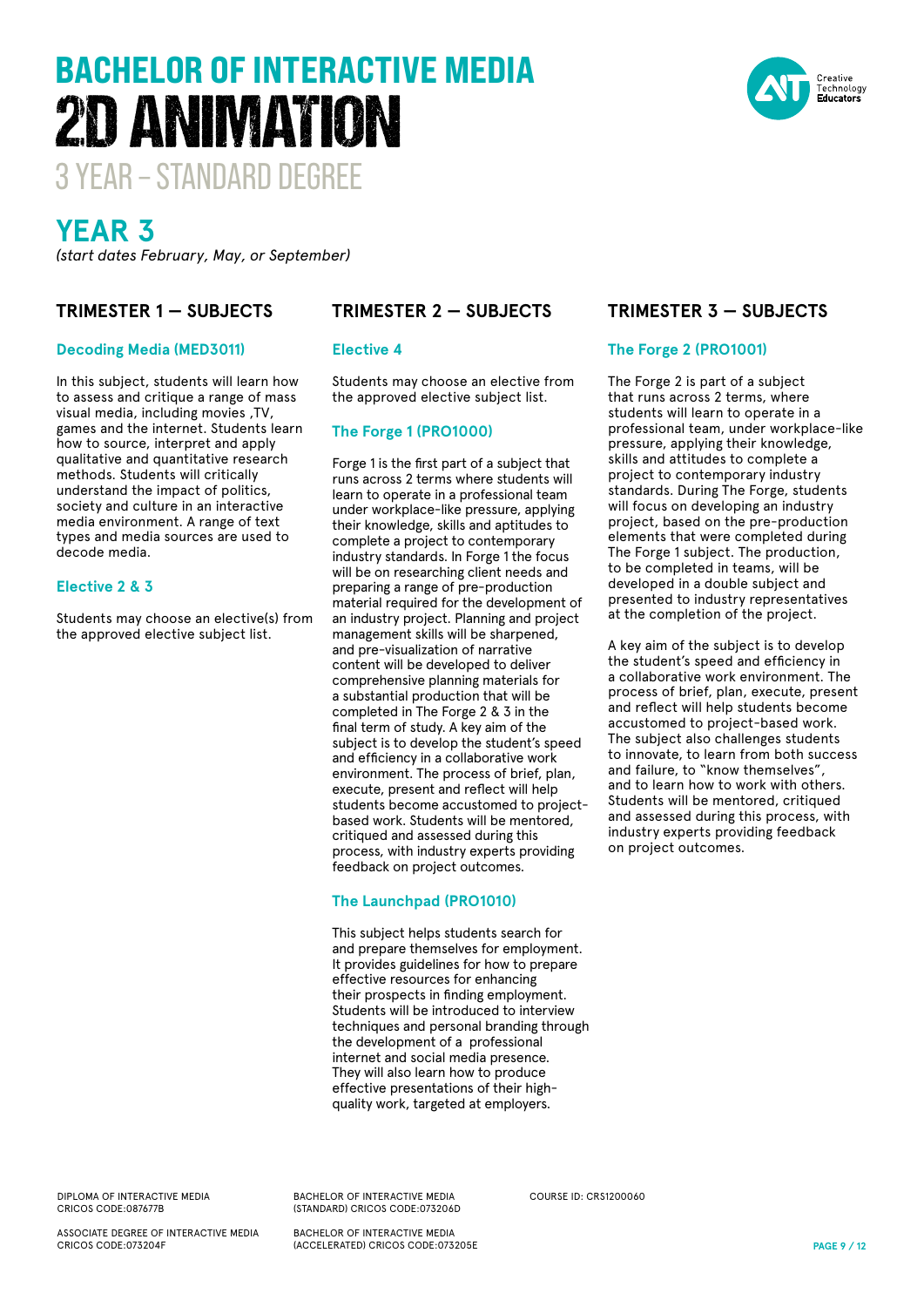# BACHELOR OF INTERACTIVE MEDIA 2D ANIMATION



3 YEAR – STANDARD DEGREE

| <b>YEAR1</b>                                        |                              |                                           |                               |  |  |  |  |
|-----------------------------------------------------|------------------------------|-------------------------------------------|-------------------------------|--|--|--|--|
| T <sub>1</sub>                                      | Digital Storytelling MED1008 | <b>Creative Drawing DES1020</b>           | Shooting and Editing DES1050  |  |  |  |  |
| T <sub>2</sub>                                      | <b>Animation ANI1016</b>     | Screen Language FIL1010                   | Digital Images DES1013        |  |  |  |  |
| T <sub>3</sub>                                      | Game Design MED1022          | 2D Animation ANI1017                      |                               |  |  |  |  |
| <b>EXIT: DIPLOMA OF INTERACTIVE MEDIA</b>           |                              |                                           |                               |  |  |  |  |
| <b>YEAR 2</b>                                       |                              |                                           |                               |  |  |  |  |
| T <sub>1</sub>                                      | Digital Pathways MED1001     | Digital Audio Design FIL1020              | Advanced 2D Animation ANI1037 |  |  |  |  |
| T <sub>2</sub>                                      | Motion Graphics ANI1050      | <b>Entertainment and Media</b><br>MED1060 | Design Principles DES1014     |  |  |  |  |
| T <sub>3</sub>                                      | Elective 1                   | <b>Animation Production ANI1044</b>       |                               |  |  |  |  |
| <b>EXIT: ASSOCIATE DEGREE IN INTERACTIVE MEDIA*</b> |                              |                                           |                               |  |  |  |  |
|                                                     |                              | <b>YEAR 3</b>                             |                               |  |  |  |  |
| T <sub>1</sub>                                      | Decoding Media MED3011       | Elective 2                                | Elective 3                    |  |  |  |  |
| T <sub>2</sub>                                      | Elective 4                   | The Launchpad PRO1010                     | The Forge 1 PRO1000           |  |  |  |  |
| T <sub>3</sub>                                      | The Forge 2 PRO1001          | The Forge 2 PRO1001                       |                               |  |  |  |  |
| <b>EXIT: BACHELOR OF INTERACTIVE MEDIA*</b>         |                              |                                           |                               |  |  |  |  |

\* Students studying this qualification do so with a specialist focus on 2D ANIMATION

DIPLOMA OF INTERACTIVE MEDIA CRICOS CODE:087677B

BACHELOR OF INTERACTIVE MEDIA (STANDARD) CRICOS CODE:073206D COURSE ID: CRS1200060

ASSOCIATE DEGREE OF INTERACTIVE MEDIA CRICOS CODE:073204F

BACHELOR OF INTERACTIVE MEDIA (ACCELERATED) CRICOS CODE:073205E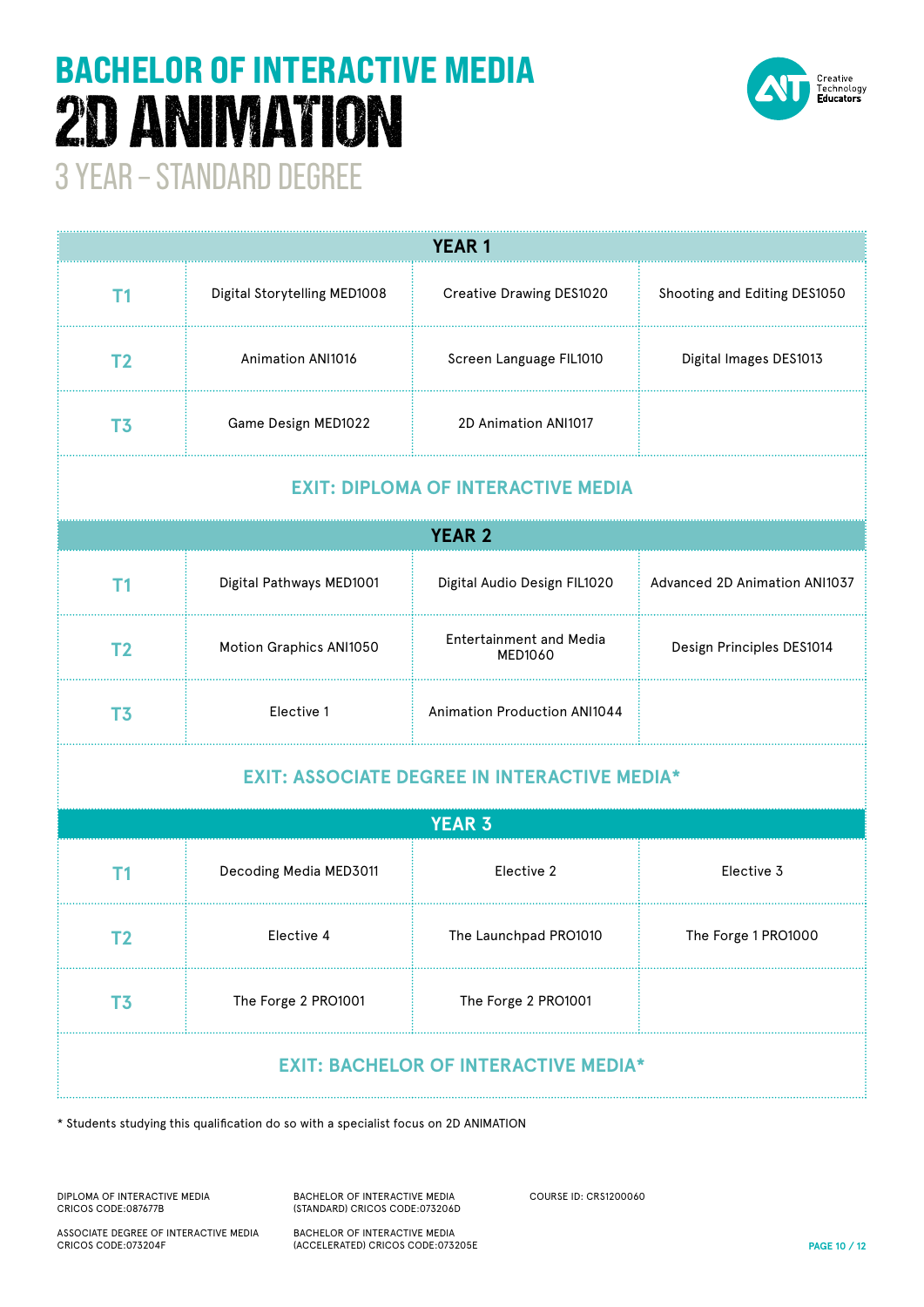# ELECTIVES BACHELOR OF INTERACTIVE MEDIA 2D ANIMATION

reative Technology<br>**Educators** 

*Electives are subject to availability and certain electives have prerequisites.* 

# **FILM RELATED**

# **Screen Production FIL1034**

In this subject, students learn about digital screen production skills informed by industry practice. Including skills in direction, editing, production, lighting and sound. Students will critically review and analyse a range of techniques in screen production, arrive at solutions through evidence-based research, and further their technical skills in screen production.

# **Advanced Screen Production FIL3036**

In this subject, students examine screen production, through a series of techniques and tools, students work on producing a high quality film. Students approach the subject through the lens of screen editing and using common academic framework, theories and research to develop versatility and skill in their production repertoire. The subject is highly intensive and encourages team-work, time management and project management skills.

# **Cinematography FIL1019**

In this subject, students will learn how to use the technical and creative aspects of Cinematography to help create the director's vision. They will learn how composition and lighting are used to communicate both fact and emotion. They will also learn, through hands-on experience, how to solve onset gripping and lighting problems and the importance of communication within a production team. Students will also study cinema masters and best practice and apply what they see to their own work.

# **Visual Effects (VFX) FIL1060**

In this subject, students learn the basic skills required to create visual effects in industry standard software. Students will learn how to composite multiple pieces of footage together and add visual effects to live action shots.

They will learn skills including Multipass CGI Compositing, Colour Grading/ Correction, Rotoscoping, Tracking, Keying, and Merge Operations to create a complete shot. Scholarly evidence and research findings are drawn upon to support students' knowledge of the discipline.

# **ANIMATION RELATED**

# **Introduction to 3D ANI1006**

Students will learn the basic underlying principles required to create their first 3D models and animations. Students will learn using industry standard software: 3D interface navigation, basic 3D tools and techniques, character design, modeling tools, texturing, lighting, animation and rendering methods.

# **3D Modelling ANI1027**

In this subject, students will learn modelling and sculpting techniques to create organic and inorganic 3d models. They will also work with advanced 3d techniques and texturing. An important component of the course is learning about industry-standard workflows and professional model presentation. Specific techniques that will be examined include: Z-Brush, Advanced 3D techniques, Industry-standard workflows, Organic and inorganic modelling, Texturing,Model presentation.

# **3D Animation ANI3031**

In this subject, students will expand on their skills from Introduction to 3D. Students will develop a primary focus on animation and secondary focus on rigging. Students will learn basic and intermediate animation theories and techniques. They will also apply the 12 principles of animation.

# **Animation Production ANI1044**

This subject aims to integrate traditional and digital animation production techniques, to produce an advanced, professionally finished animated outcome.

Students will identify and apply industry best practice to inform project development and complete their project. They will also develop documentation needed for publishing and distribution of their animated film.

# **DRAWING RELATED**

# **Digital Illustration DES1021**

In this subject, students will learn how to use Photoshop to create digital paintings. They will learn how to use general painting theory in a digital environment. Students will learn efficient processes to create effective digital images.

DIPLOMA OF INTERACTIVE MEDIA CRICOS CODE:087677B

ASSOCIATE DEGREE OF INTERACTIVE MEDIA CRICOS CODE:073204F

BACHELOR OF INTERACTIVE MEDIA (STANDARD) CRICOS CODE:073206D

BACHELOR OF INTERACTIVE MEDIA (ACCELERATED) CRICOS CODE:073205E